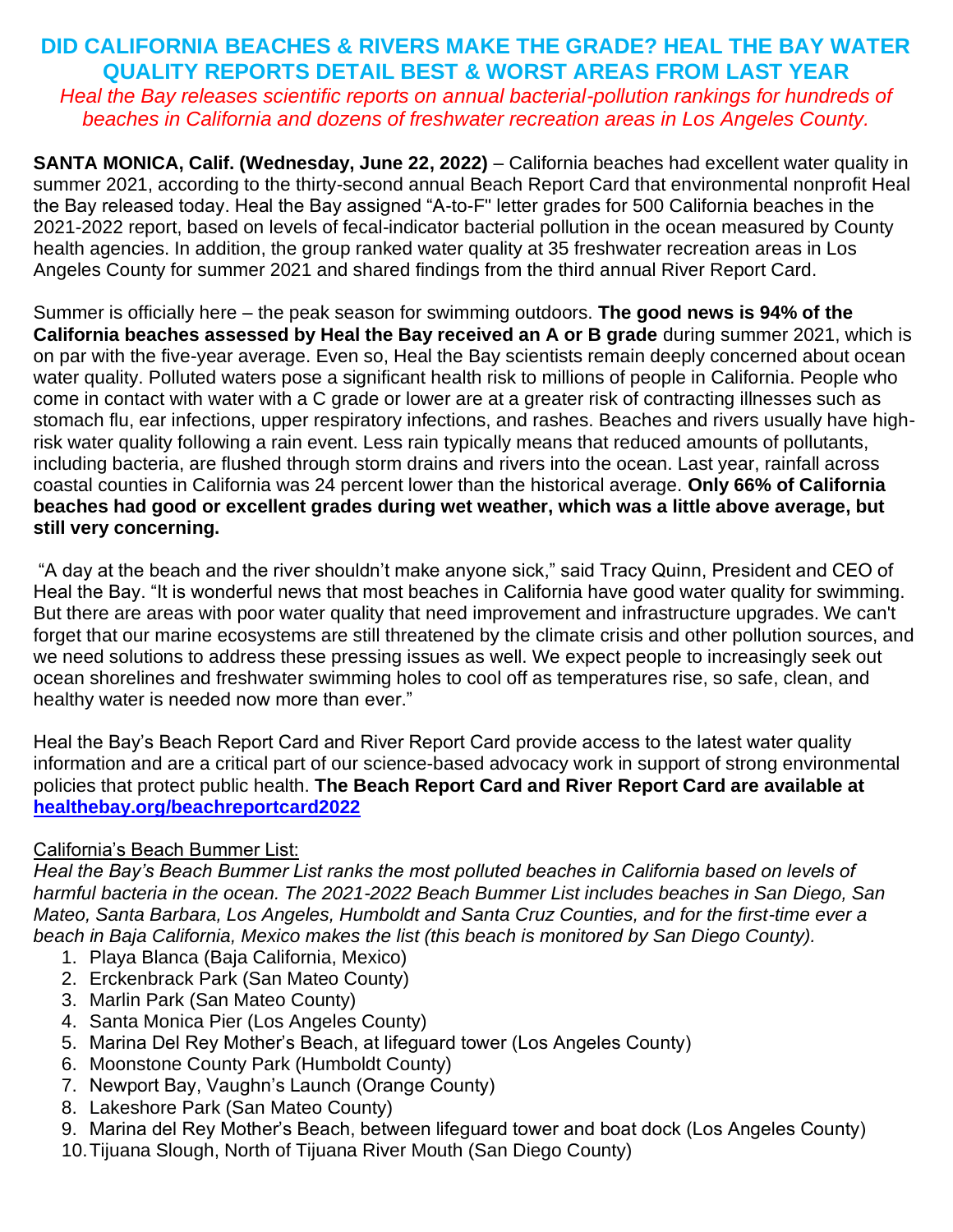### California's Beach Honor Roll List:

*Heal the Bay's Honor Roll List includes 51 California beaches that scored perfect water quality grades year-round (compared to 35 beaches in the prior year). Most beaches on the Honor Roll are in Southern California because many counties in Central California and Northern California do not sample frequently enough during the winter months. Orange County had the most beaches on the Honor Roll. Los Angeles, San Luis Obispo, San Diego, and Santa Barbara Counties also had beaches with perfect water quality grades. San Francisco, Ventura, and Alameda Counties had no beaches on the Honor Roll.* 

- Venice City Beach, at Brooks Ave. drain (Los Angeles County)
- Rancho Palos Verdes, Long Point (Los Angeles County)
- Royal Palms State Beach (Los Angeles County)
- Palos Verdes Estates, at Malaga Cove trail outlet (Los Angeles County)
- Las Tunas County Beach, at Pena Creek (Los Angeles County)
- Nicholas Beach, at San Nicholas Canyon Creek (Los Angeles County)
- Dana Point Harbor Youth Dock (Orange County)
- Dana Point Harbor Guest Dock (Orange County)
- Poche Beach (Orange County)
- Doheny Beach (Orange County)
- Doheny State Beach, end of the park (Orange County)
- Doheny State Beach, at last campground (Orange County)
- Corona Del Mar (Orange County)
- Crystal Cove (Orange County)
- Marine Science Institute Beach (Orange County)
- Dana Point, Capistrano County Beach (Orange County)
- Doheny State Beach, Pedestrian Bridge (Orange County)
- Dana Strands Beach (Orange County)
- Huntington City Beach, at 17th Street (Orange County)
- Bolsa Chica Reserve, at Flood Gates (Orange County)
- Surfside Beach, at Sea Way (Orange County)
- San Clemente, at Avenida Calafia (Orange County)
- Salt Creek Beach (Orange County)
- Laguna Lido (Orange County)
- Treasure Island Beach (Orange County)
- Del Mar, at 15th Street (San Diego County)
- Carlsbad, at Tamarack Ave. (San Diego County)
- Carlsbad, at Poinsettia Lane (San Diego County)
- Carlsbad, at Encina Creek (San Diego County)
- Carlsbad, at Palomar Airport Rd. (San Diego County)
- Carlsbad, at Cerezo Drive (San Diego County)
- Oceanside, at Forster Street (San Diego County)
- Oceanside, Harbor Beach at Harbor Drive (San Diego County)
- Point Loma, Lighthouse (San Diego County)
- Point Loma, Point Loma Treatment Plant (San Diego County)
- Sunset Cliffs, at Ladera Street (San Diego County)
- Mission Beach, Belmont Park (San Diego County)
- La Jolla Shores Beach, 1000 ft south of Scripps Pier (San Diego County)
- La Jolla Shores Beach, 250 feet south of Scripps Pier (San Diego County)
- La Jolla Shores Beach, 500 feet north of Scripps Pier (San Diego County)
- Guadalupe Dunes (Santa Barbara County)
- East Beach, at Sycamore Creek (Santa Barbara County)
- El Capitan State Beach (Santa Barbara County)
- Sands, at Coal Oil Point (Santa Barbara County)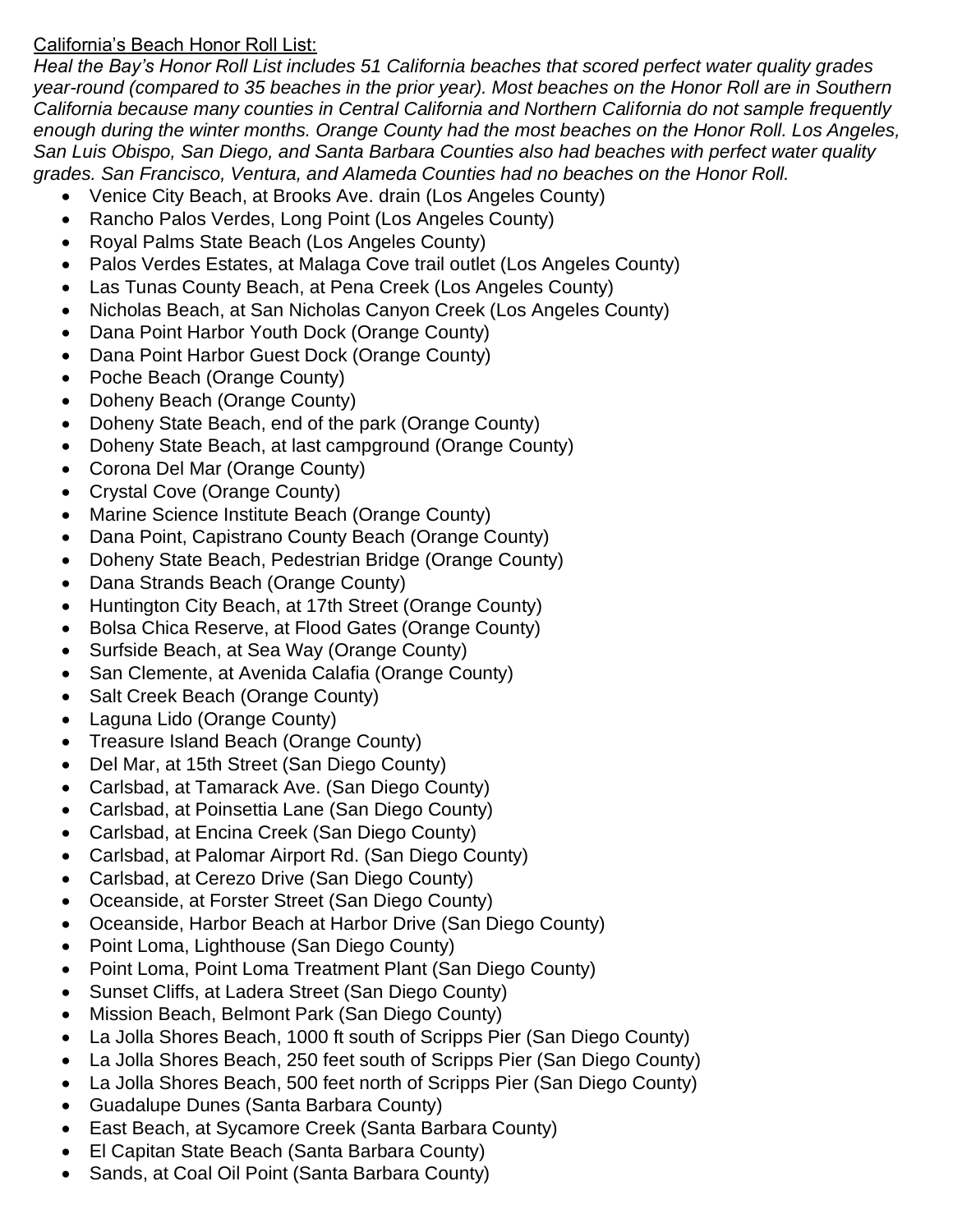- Cayucos State Beach, downcoast of the pier (San Luis Obispo County)
- Pismo Beach, at Ocean View (San Luis Obispo County)
- Pismo Beach, at Wadsworth Street (San Luis Obispo County)
- San Simeon State Beach, at Pico Ave. (San Luis Obispo County)
- Morro Strand State Beach, at Beachcomber Drive (San Luis Obispo County)
- Pismo State Beach, 571 yards south of Pier Ave. (San Luis Obispo County)
- Pismo State Beach, 330 yards north of Pier Ave. (San Luis Obispo County)

"At the World Surf League, we are passionate about protecting our global ocean and as such, we are a proud partner of Heal the Bay's Beach Report Card. As surfers, we depend on a healthy ocean and it's critical that we all do what we can to preserve the future of the ocean and our sport. Safeguarding the health of the millions that enjoy the California coastline, this Beach Report Card is essential for monitoring water quality and keeping the public informed and we at the WSL are honored to be a part of it." - Emily Hofer, Chief People Officer and Executive Director WSL PURE at World Surf League (WSL)

## **River Report Card:**

Heal the Bay graded 35 freshwater recreation areas in Los Angeles County within the L.A. River, San Gabriel River, and Malibu Creek Watersheds during summer 2021**. 59% of the grades across all LA freshwater sites and all dates indicated a low risk of illness**, 17% indicated a moderate risk of illness, and 24% indicated a high risk of illness.

"Our River Report Card identifies a disturbing trend between development and water quality. The natural areas in our watersheds, rivers and streams with muddy bottoms and ample flora, have the best water quality and are the safest for the public. While heavily developed areas, waterways encased with concrete (including within the L.A. River channel), tend to have lower water quality. We recommend checking out the River Report Card before heading out to the L.A. River because bacteria levels are often at unsafe levels and you can find a safer spot for cooling off," said Luke Ginger, Water Quality Scientist and author of the River Report Card and Beach Report Card.

## L.A.'s Freshwater Fails List:

*Top 10 river recreation sites in Los Angeles County that are high-risk places to contact the water.*

- 1-5. L.A. River at Riverfront Park Lower L.A. River Watershed
- 1-5. L.A. River below the Rio Hondo Confluence Lower L.A. River Watershed
- 1-5. L.A. River at Hollydale Park Lower L.A. River Watershed
- 1-5. Compton Creek Lower L.A. River Watershed
- 1-5. L.A. River below the Compton Creek Confluence Lower L.A. River Watershed
- 6. Tujunga Wash at Hansen Dam Upper L.A. River Watershed
- 7. L.A. River at Willow Street Lower L.A. River Watershed
- 8. L.A. River at Rattlesnake Park L.A. River Watershed: Recreation Zones
- 9. Las Virgenes Creek Malibu Creek Watershed

10. Bull Creek - Upper L.A. River Watershed

# L.A.'s Freshwater Honor Roll List:

*Top 10 river recreation sites in Los Angeles County that are low-risk places to swim or boat.* 

- 1-7. San Gabriel River East Fork at Cattle Canyon San Gabriel River Watershed
- 1-7. San Gabriel River East Fork at Graveyard Canyon San Gabriel River Watershed
- 1-7. Eaton Canyon Upper L.A. River Watershed
- 1-7. Hansen Dam Lake Upper L.A. River Watershed
- 1-7. San Gabriel River Upper East Fork San Gabriel River Watershed
- 1-7. San Gabriel River Upper West Fork San Gabriel River Watershed
- 1-7. Mill Creek at Hidden Springs Upper L.A. River Watershed
- 8. L.A. River at Balboa Blvd. L.A. River Watershed: Recreation Zones
- 9-10. San Gabriel River Lower West Fork San Gabriel River Watershed